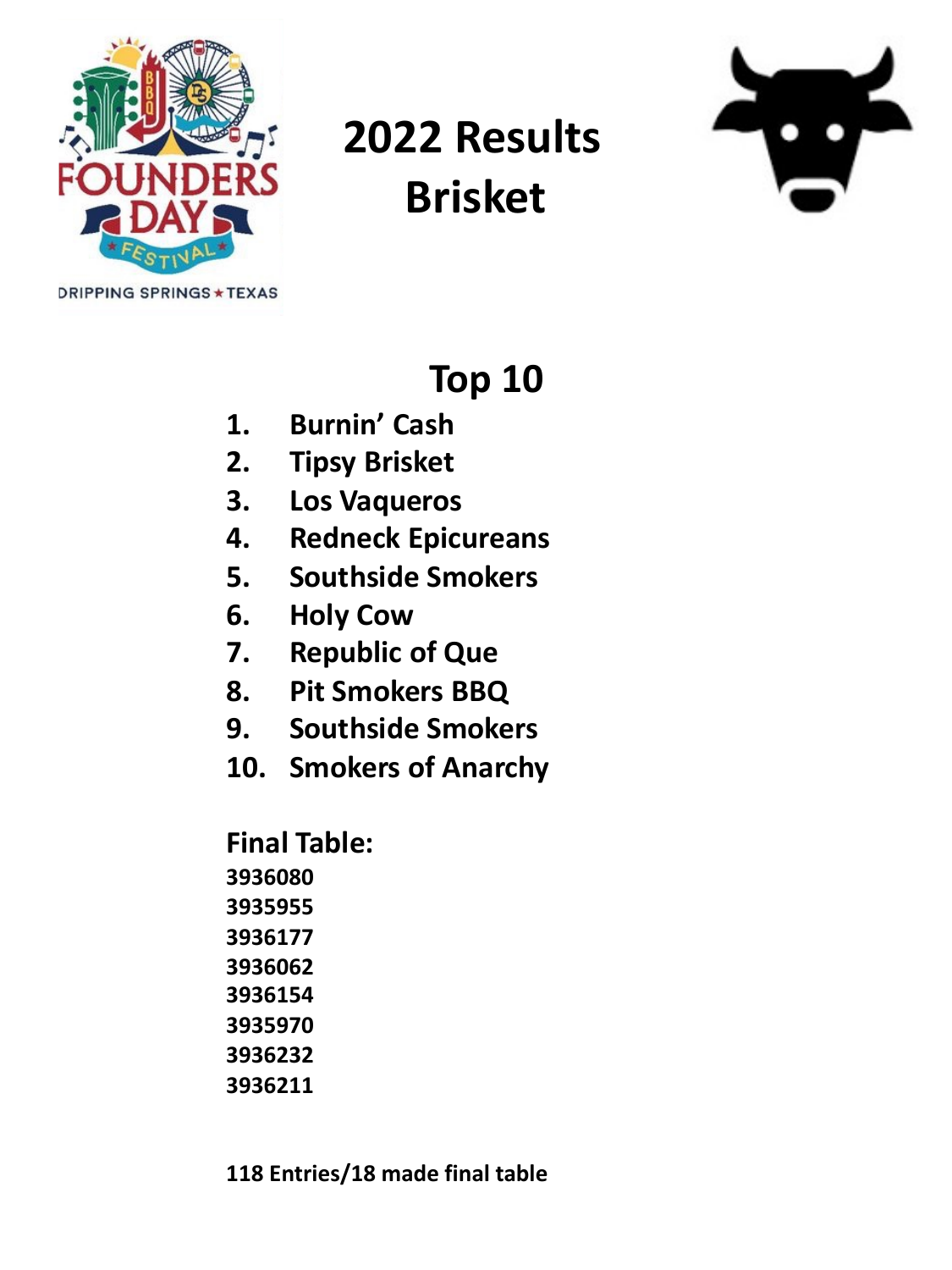

# **2022 Results Ribs**



### **Top 10**

- **1. Smokers of Anarchy**
- **2. Smokin' Pickle**
- **3. Spicy Girls II**
- **4. Barn Burners**
- **5. Barbwire**
- **6. Wetsu BBQ**
- **7. Big Belly**
- **8. Triple Crown Cookers**
- **9. Southside Smokers**
- **10. Sweet Meat**

**110 Entries/17 made final table**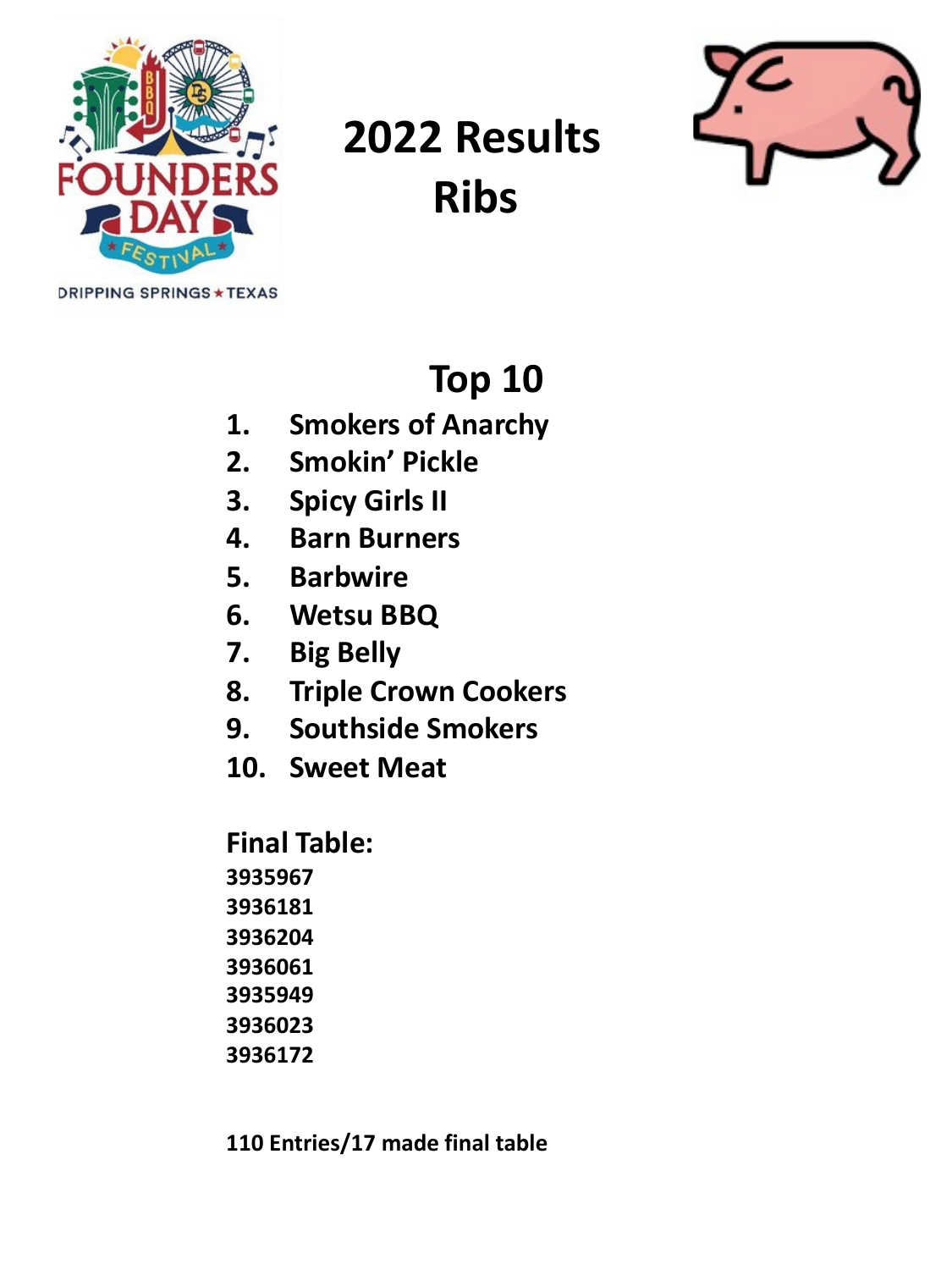

# **2022 Results Chicken**



### **Top 10**

- **1. Rough Creek Frog Legs**
- **2. Wellerators**
- **3. Barbwire**
- **4. Big Belly**
- **5. Republic of Que**
- **6. Southside Smokers**
- **7. Smokers of Anarchy**
- **8. Biguns BBQ**
- **9. DS Cookers**
- **10. Fly by Night**

**Final Table: 3936044 3936101 3936024 3936257**

**107 Entries/14 made final table**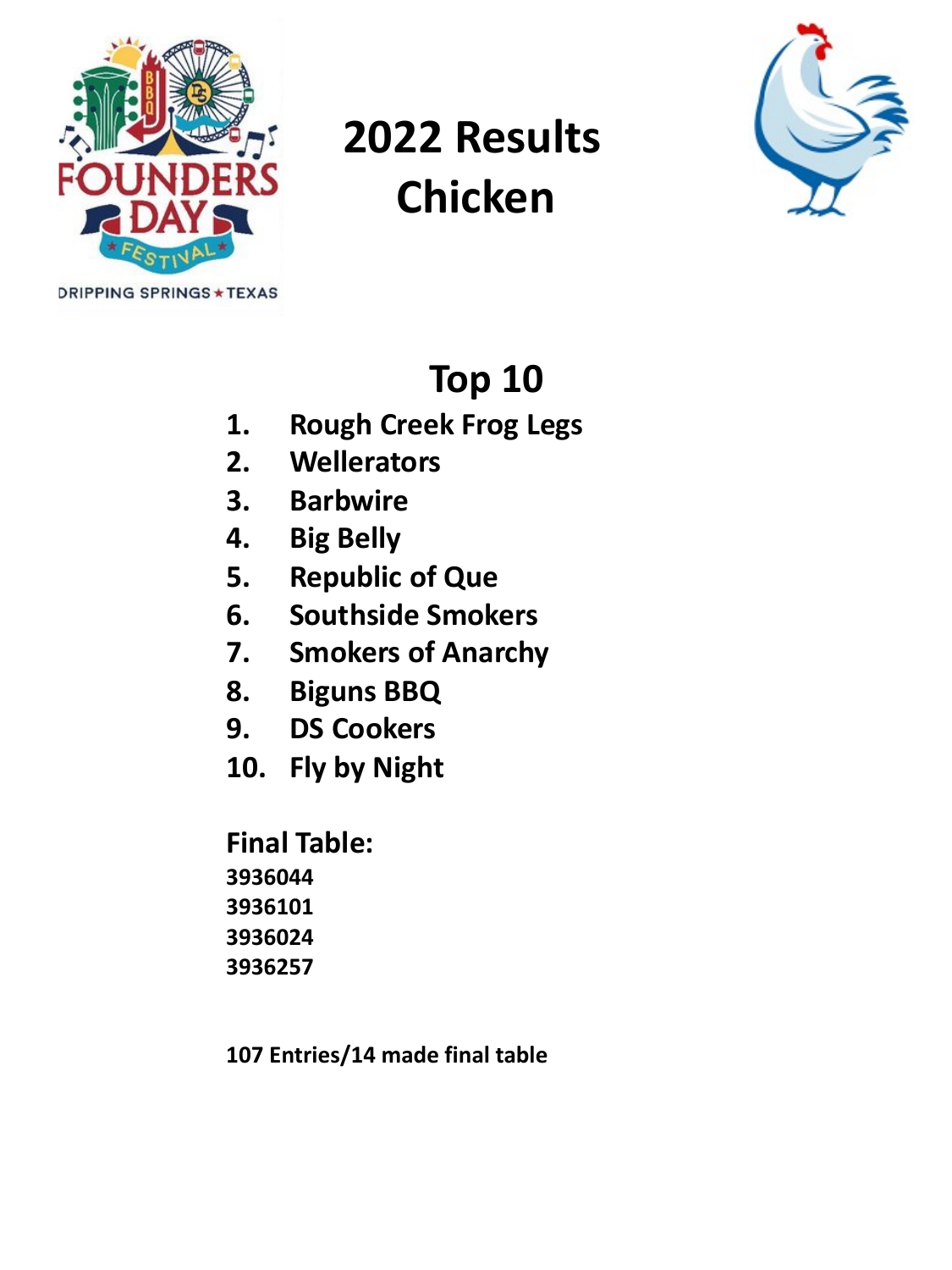

## **2022 Results Salsa**



### **Top 10**

- **1. Makin' Bacon& Kickin' Ash**
- **2. DC Smokers**
- **3. Republic of Que**
- **4. Republic of Que**
- **5. Roy Creek Cookers**
- **6. Hole Punchin' Cookers**
- **7. Big Belly**
- **8. Hole Punchin' Cookers**
- **9. Hullabaque**
- **10. Spicy Girls**

**86 Entries/15 made final table**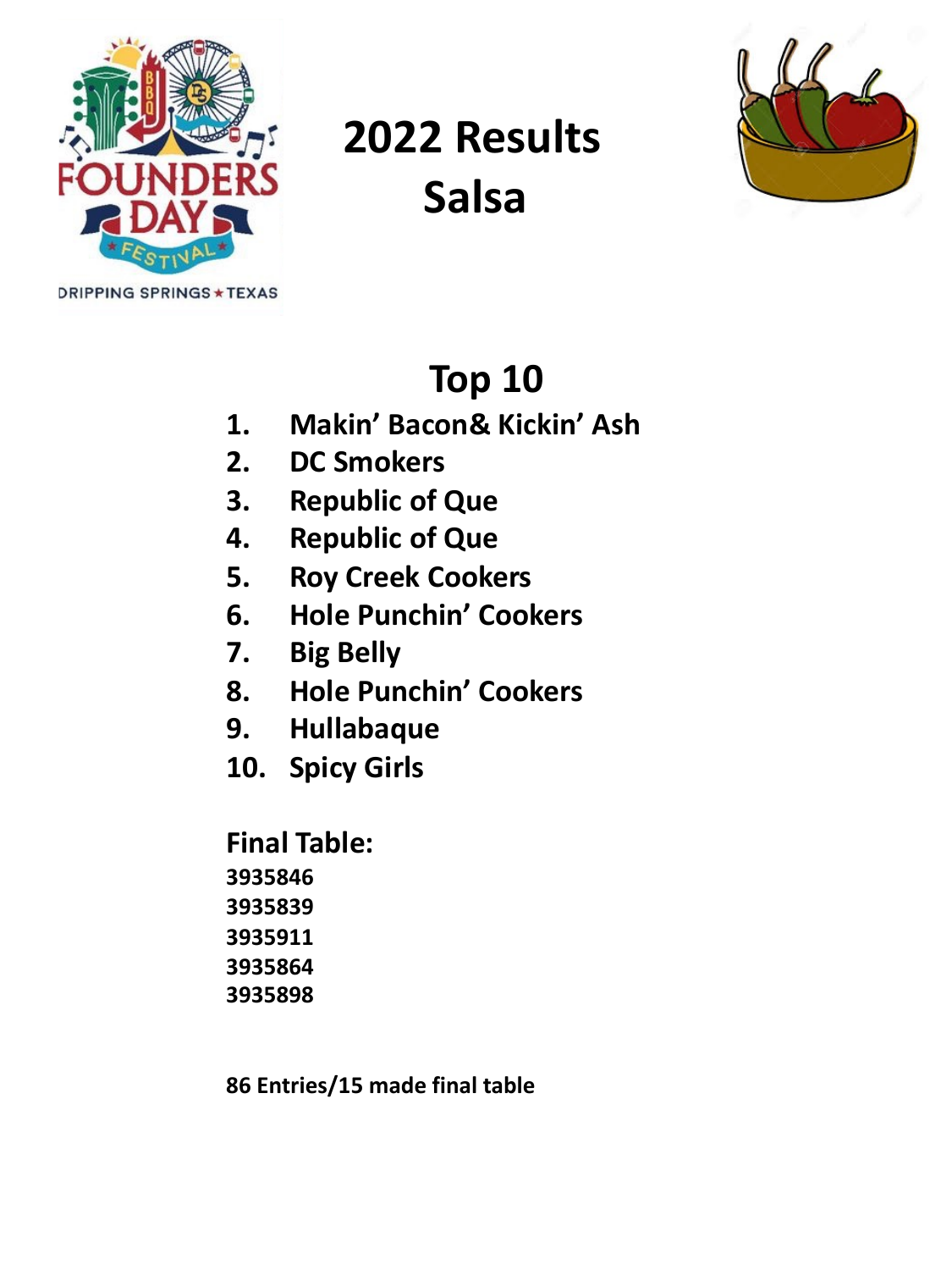

## **2022 Results Chili**



#### **Top 10**

- **1. Tipsy Brisket**
- **2. Spicy Girls**
- **3. Texas Que Step**
- **4. Roy Creek Cookers**
- **5. Smokin' J's**
- **6. Big Belly**
- **7. Beef & Beer**
- **8. Sweet Meat**
- **9. Pulled Porkers**
- **10. Barbwire**

- **3932824**
- **3935755**

**92 Entries/18 made final table**